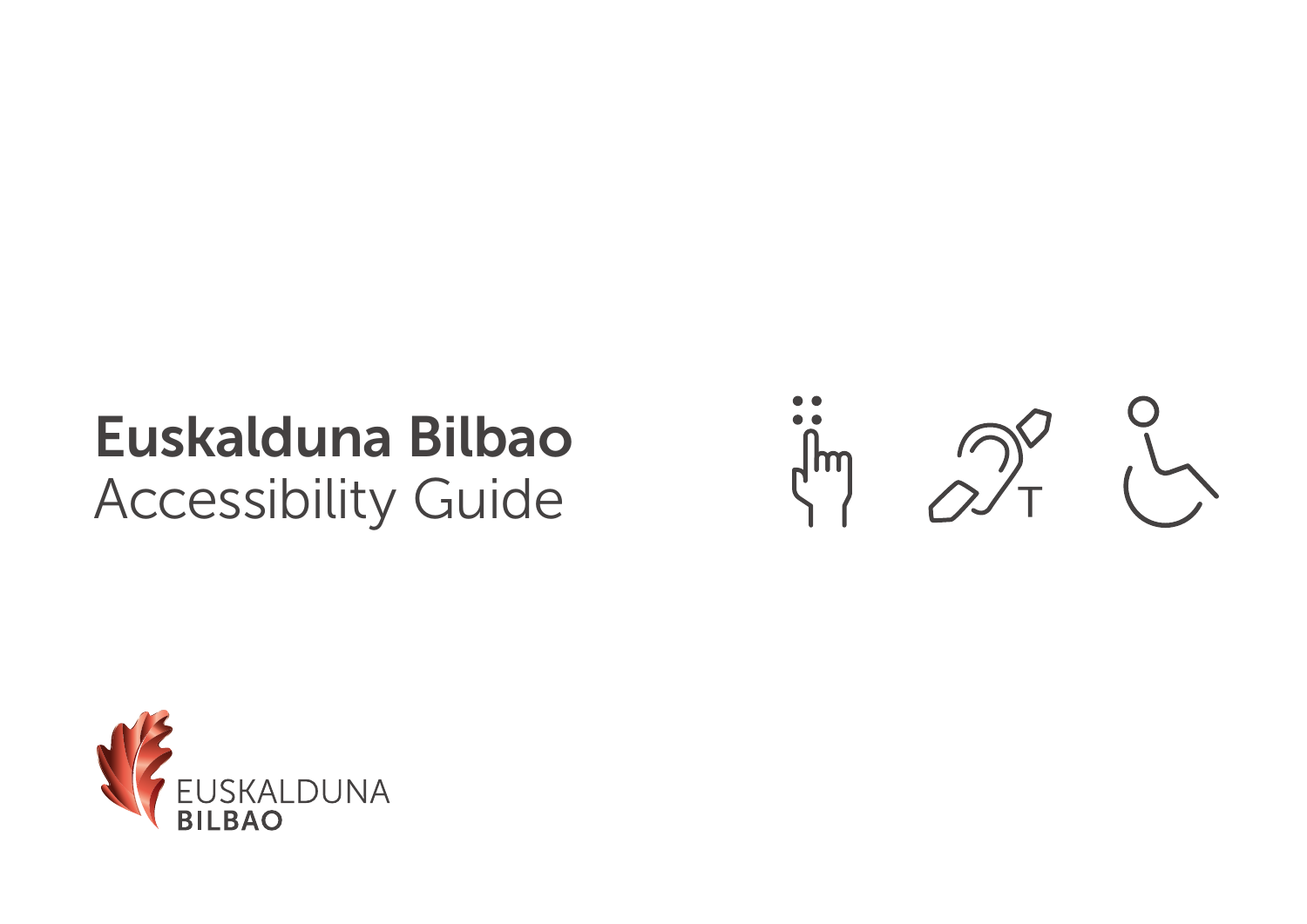

# WN PARKING



• 16 adapted parking spaces with the ISA symbol and blue light signal.

Floor -1 Floor -2 Floor -3 4 parking spaces 4 parking spaces 8 parking spaces



### ● 2 lifts with adapted cabins.

All the floors of the parking area are communicated with the exterior.

- >> Lift located at the "Euskalduna" exit sign on Floor -1 communicates with the cafeteria, offices and entrance 1 to the building.
- >> On floor 0, both lifts communicate with entrances 1, 2, ticket offices, room 2 EXTERIOR, dressing rooms and lift area with adapted cabins for accessing restaurants.



Accessible toilet on Floor -1 of parking.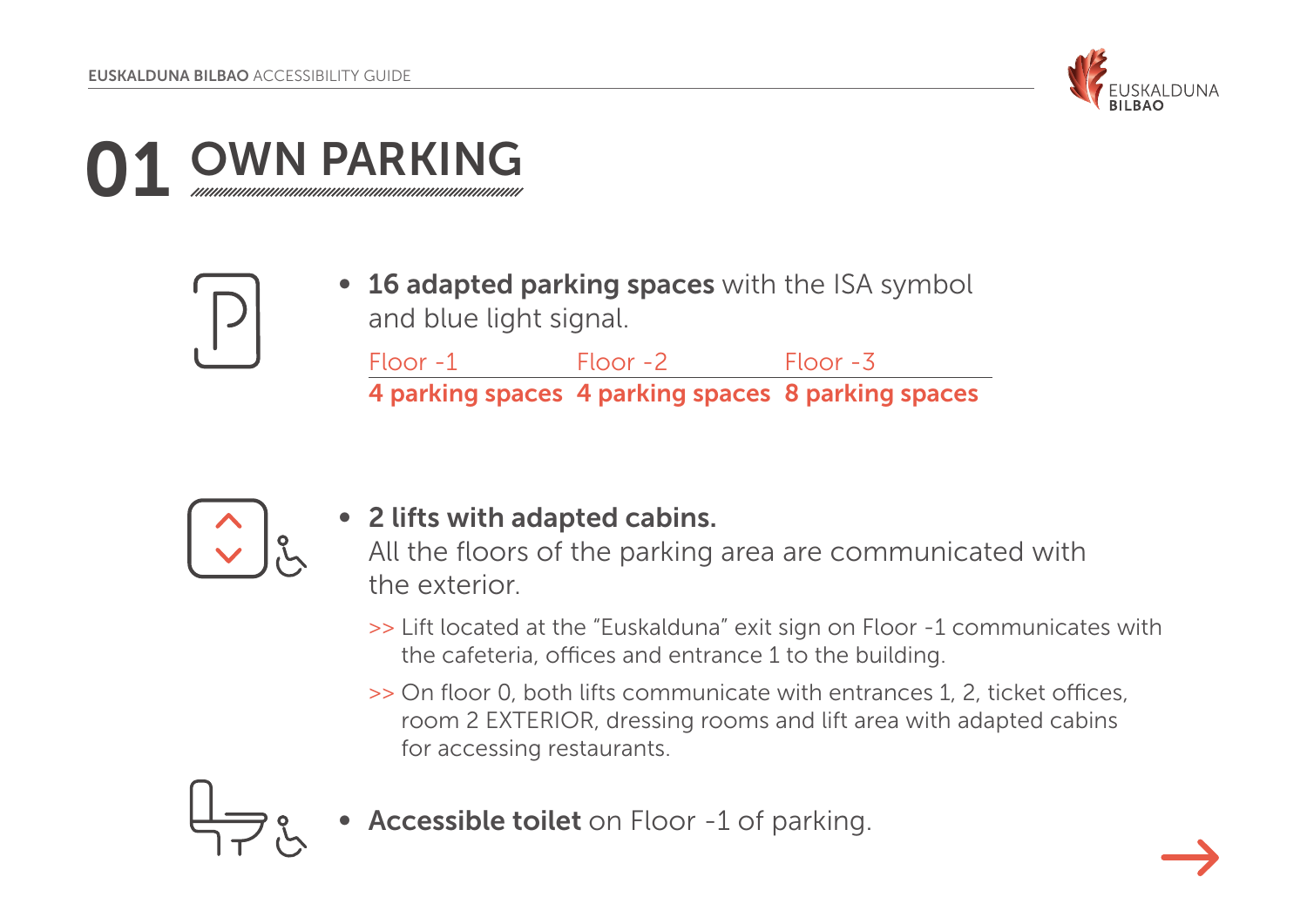

**02 ACCESSES TO EUSKALDUNA** 



- All entrances to the inside of the building are accessible.
	- >> When accessing through any of the outside doors, there are adapted itineraries provided on all floors and rooms in the building.



- Accessible restaurants.
	- >> On the outside of the building there are two panoramic lifts with adapted cabins for accessing the restaurants.

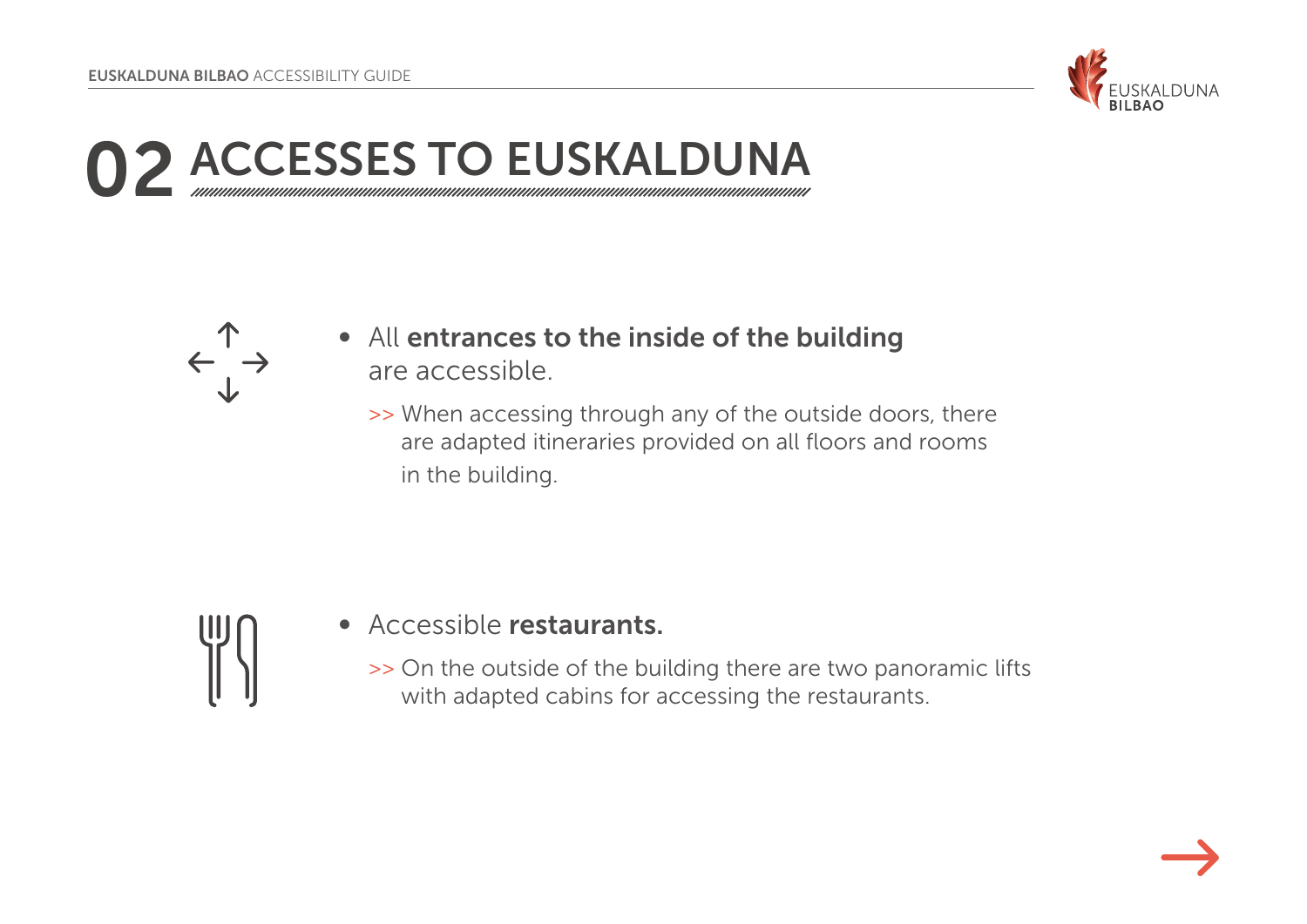

03 VERTICAL MOBILITY



● All lifts are adapted for wheelchair users.



● All lifts have an embossed and Braille button panel, voice synthesizer and screen display indicating the floor.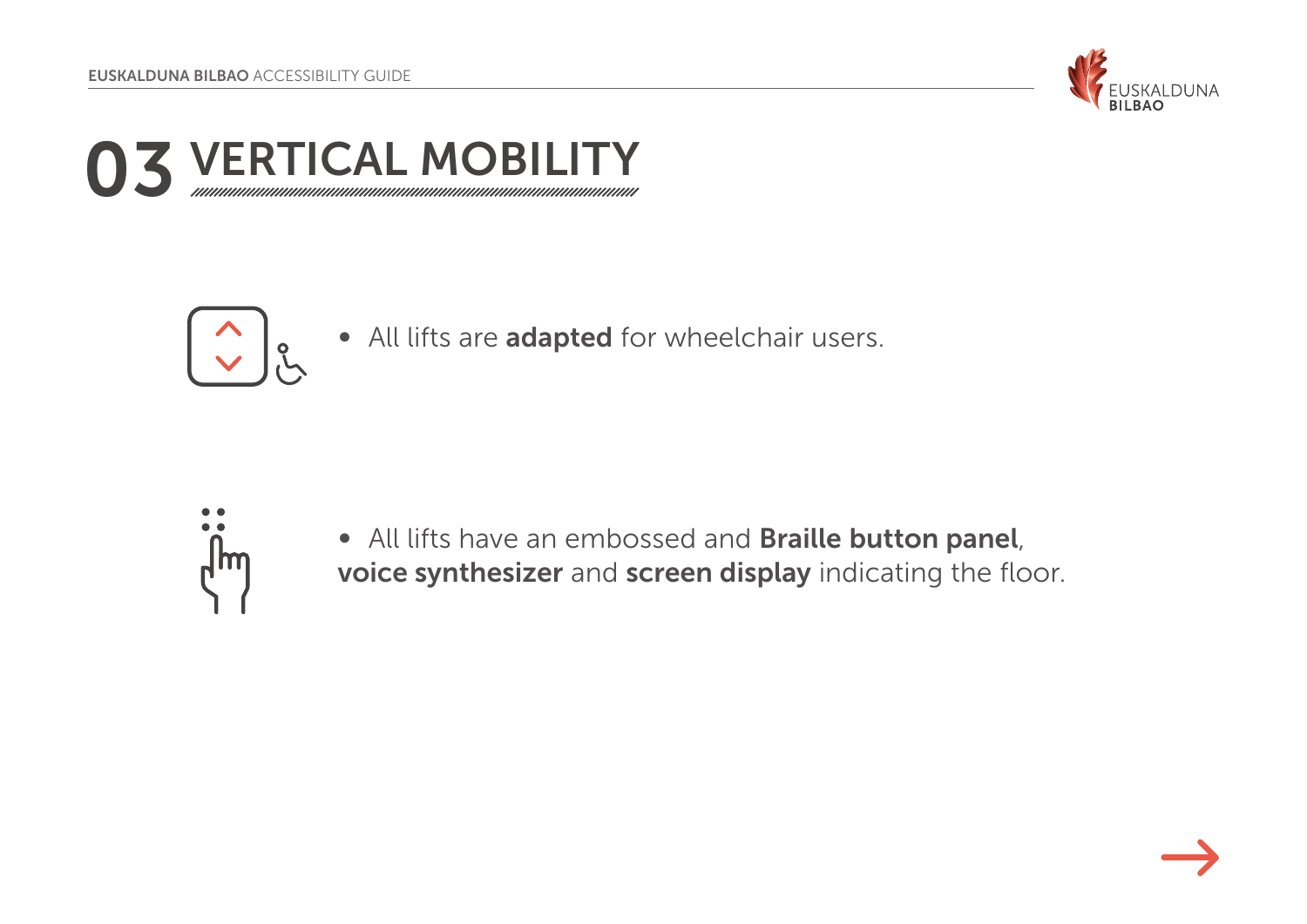





● 19 accessible cabins with an emergency button. Coverage throughout all the facilities.



● The toilets located next to Room 0E and the cafeteria are equipped with **baby changing tables**.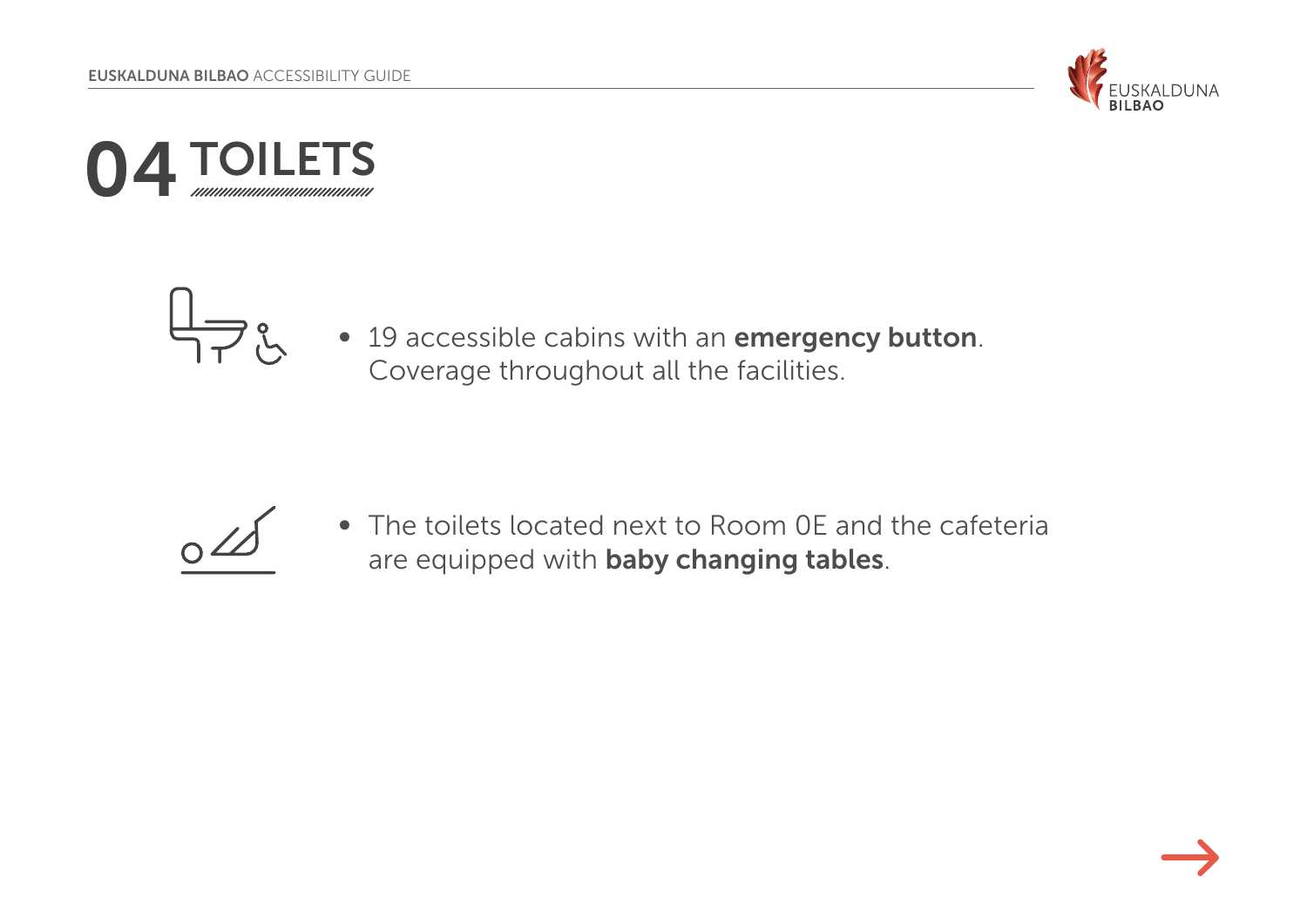





● All rooms are equipped with areas for wheelchairs and reduced mobility users.



- Special "XL" size seat requirements.
	- >> Availability of an "XL" size seat for users with special needs. In order to request this seat, an e-mail must be sent to info@euskalduna.eus at least 5 days before the event (show or meeting) is held. Euskalduna will confirm the availability of said seat.



- Accessibility to **stages**.
	- >> Accesses to the stages of all the rooms come equipped with an adapted itinerary by means of a ramp or platform lift. Demountable ramp and elevator installed upon prior request from the client.

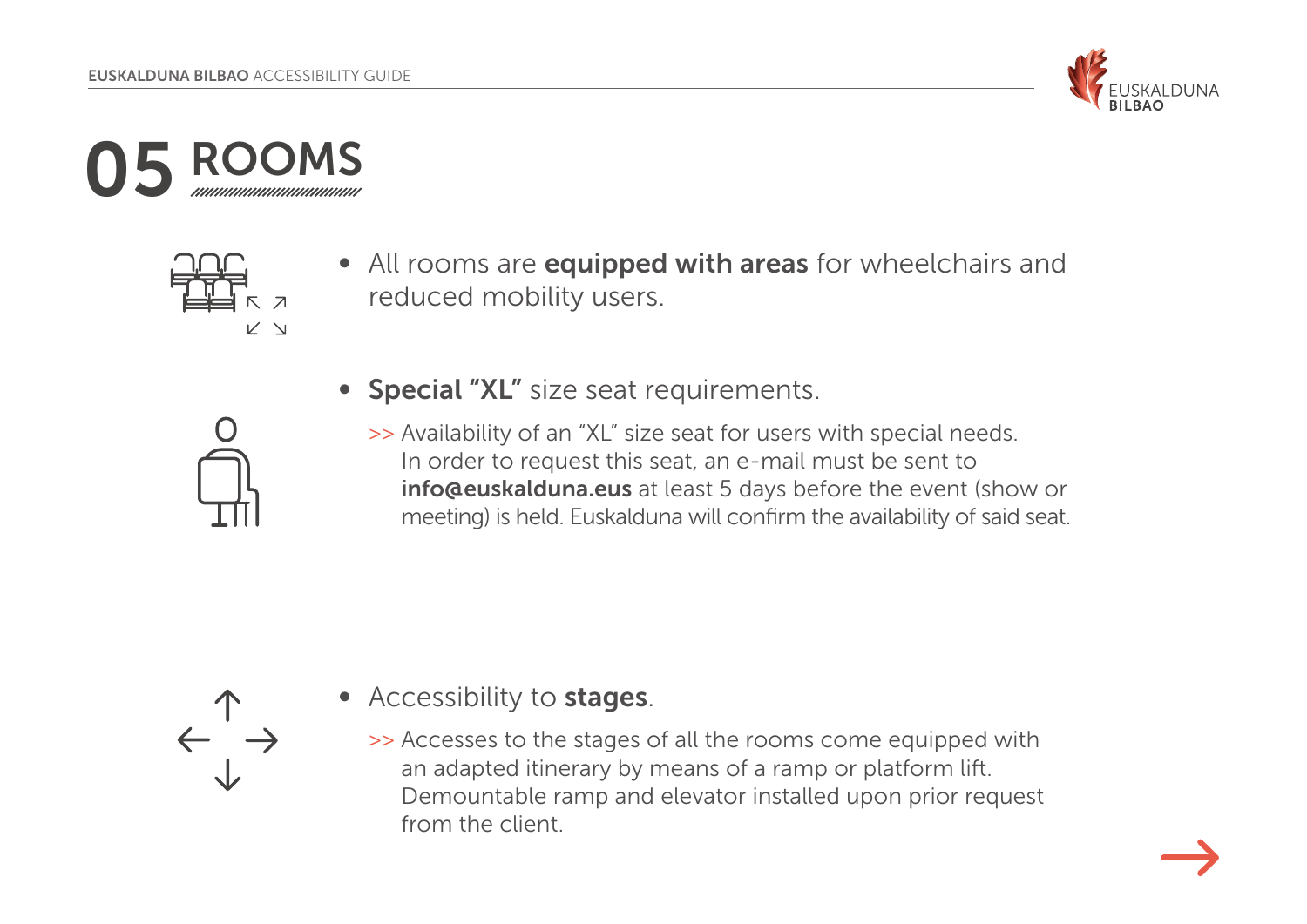

### 05 ROOMS



### ■ Magnetic loop

>> In the following rooms, all events and shows are equipped with amplified sound by means of a magnetic loop.

|  |  | Auditorium   Room 0C   Room 0A   Room 3A   5 H Terraza  |
|--|--|---------------------------------------------------------|
|  |  | Room 0B   Room 0D   Room 0E   Room 5A   Room 2 Exterior |

- >> The magnetic loop is a device on loan, available upon client request.
- >> Check service availability beforehand, from Monday to Friday, from 8.30 to 14.00 and from 16.00 to 18.30 by telephone 944 035 000, or via e-mail: info@euskalduna.eus. This request must be made at least 5 days in advance. The request will be registered and the personal data of the person requesting the service recorded, including ID Card, passport or similar, which will be handed in when collecting the wheelchair.

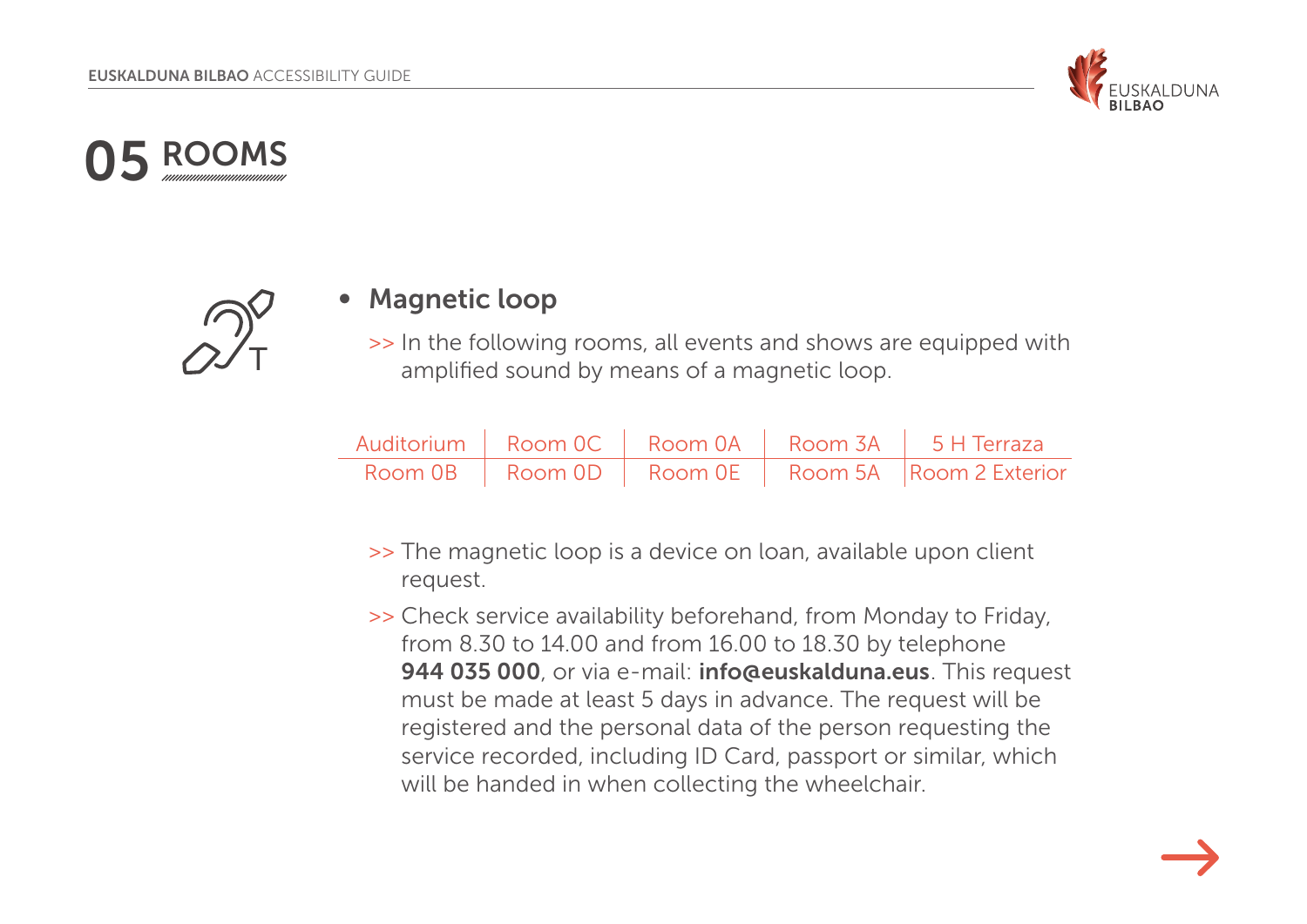

# **06 ACCREDITATION AND CLOAKROOM DESKS**



● All the accreditation and cloakroom desks are accessible.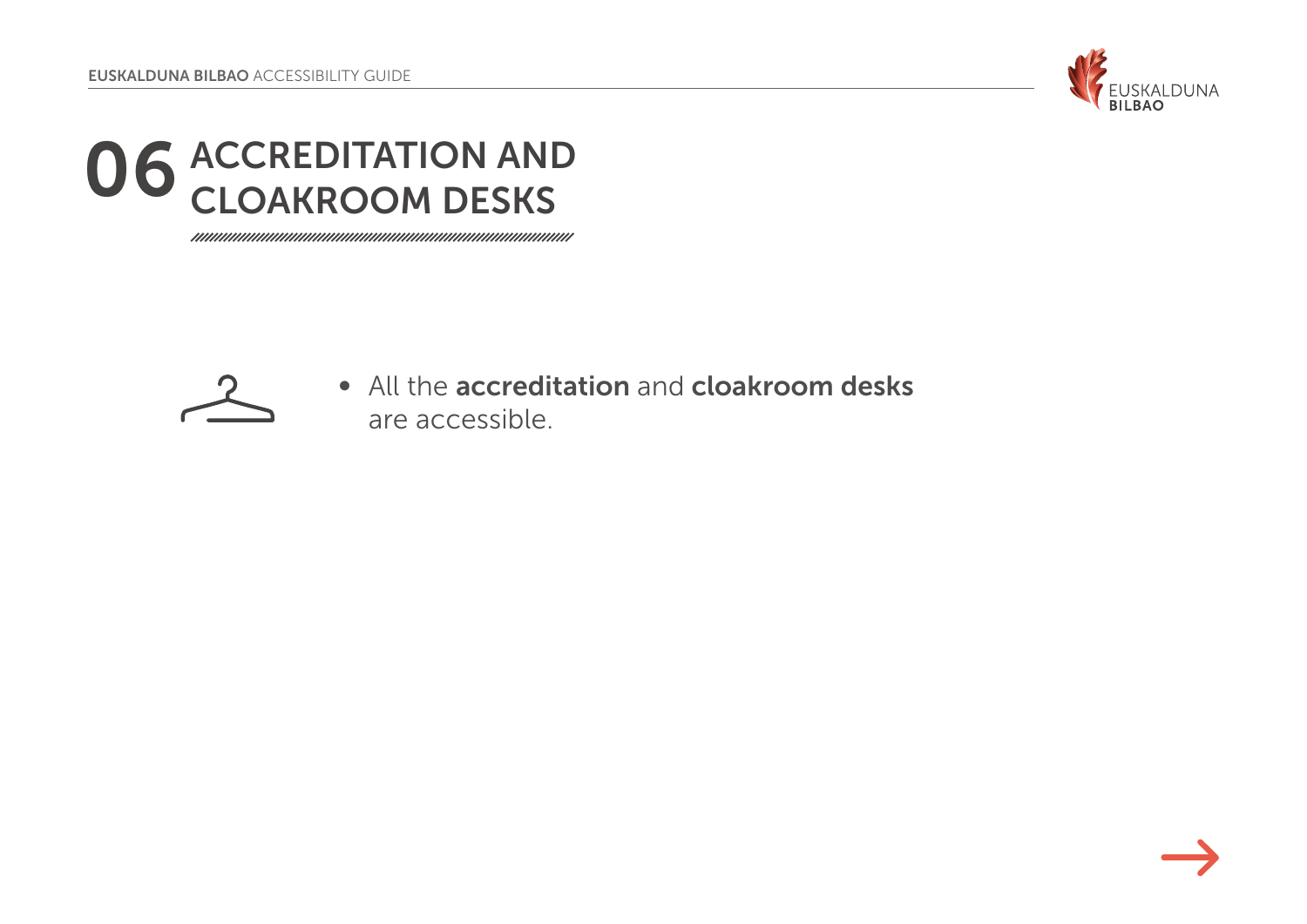

# CKET OFFICE



Accessible counter for wheelchair users equipped with a magnetic loop hearing system.



- All shows come equipped with spaces for wheelchair users and their companions.
	- >> PRM and wheelchair user spaces may be acquired via our website: www.euskalduna.eus or at the ticket office.
	- >> If a space identified for wheelchair users is acquired and the space reserved for the companion also requires a wheelchair, please indicate this requirement via e-mail to **info@euskalduna.eus** or by telephone **944 035 000**, at least 5 days before the event.

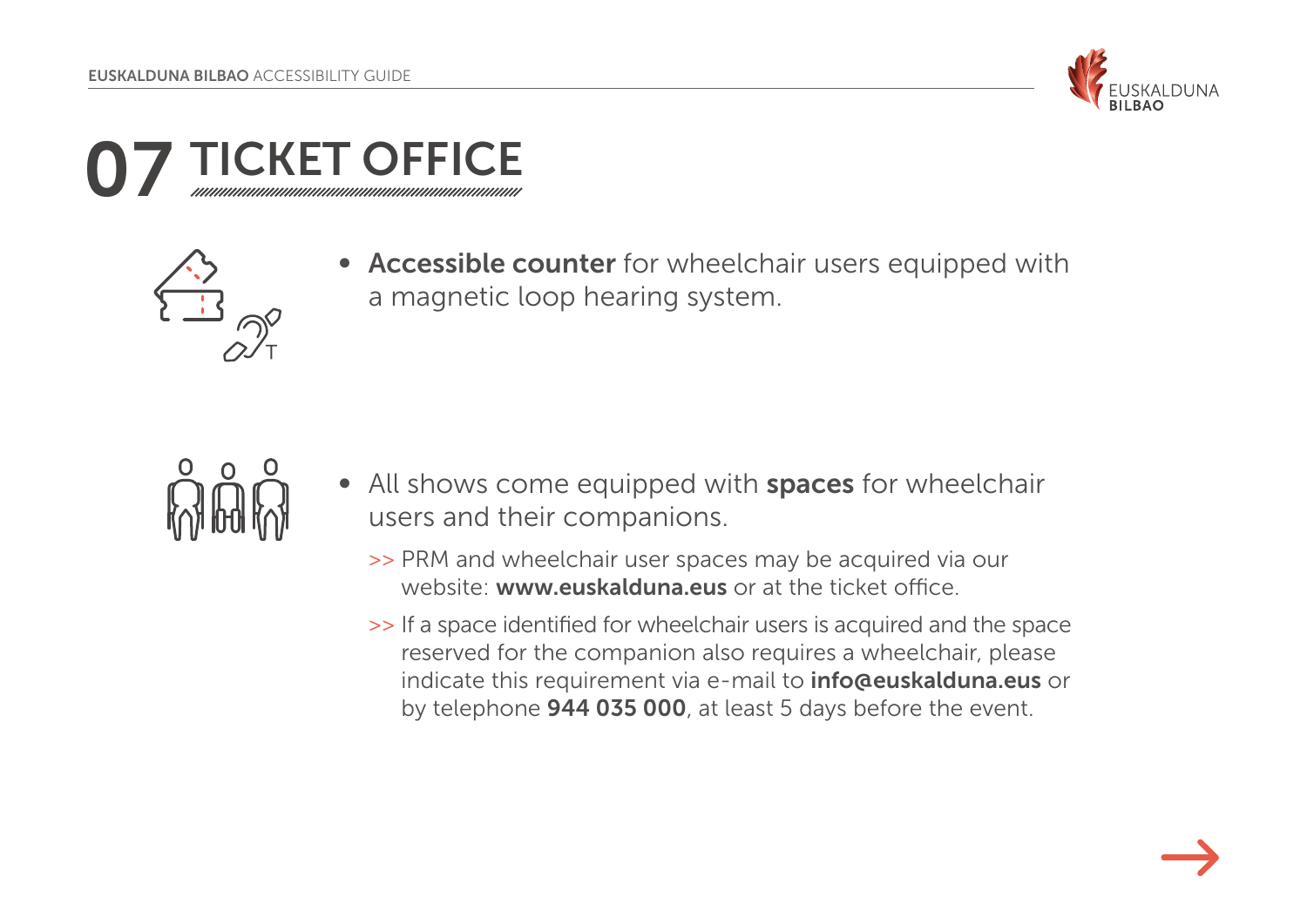

### 08 CAFETERÍA AND RESTAURANTS

- Accessibility to cafeteria and restaurants
	- >> The cafeteria and restaurants are accessible and are equipped with adapted toilet cubicles.
	- >> Abandoibarra cafeteria has direct access from outside the building and the parking area.
	- >> Abandoibarra cafeteria and Jauregia restaurant, have menus designed for persons with special dietary needs. At least 24 hours advance notice is required, please phone 944 035 151.

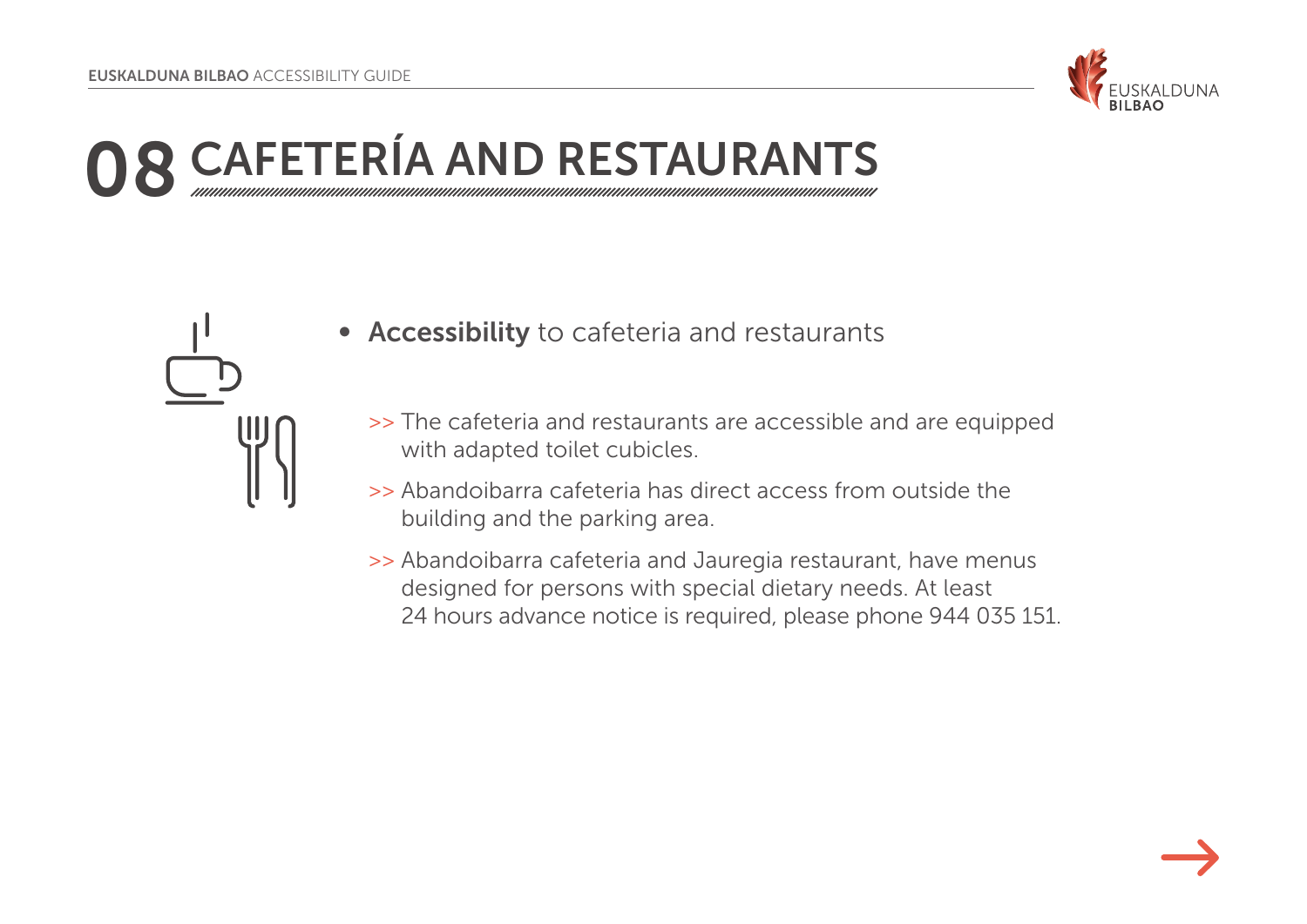

## VHEELCHAIRS

- Wheelchairs for **loan** service available.
	- >> In order to request the loan of a wheelchair, prior attending, please check availability by calling 944 035 000 from Monday to Friday, from 8.30 to 14.00 and 16.00 to 18.30, or via e-mail: info@euskalduna.eus.

Please request this service at least 5 days in advance. The request will be registered and the personal data of the person requesting the service recorded, including ID Card, passport or similar, which will be handed in when collecting the wheelchair.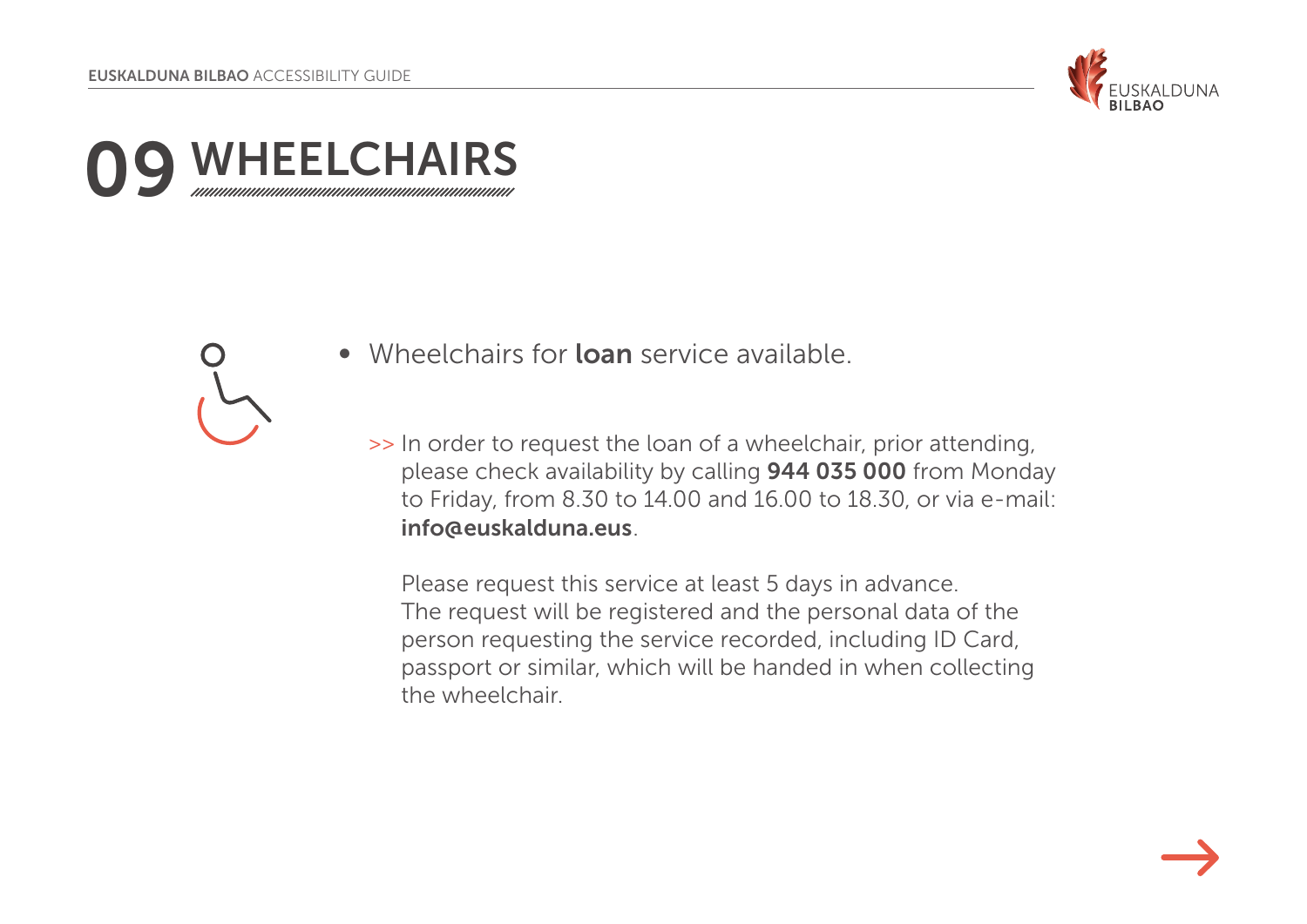

### PUBLIC TRANSPORT



#### Tram

>> Stops at the main entrance to Palacio Euskalduna.



#### Metro

>> The nearest Metro station to Palacio Euskalduna, is San Mamés station (exit Avda. Sabino Arana).



### Bus

>> Bilbobus (lines 56, 62, 28, and line A3 direction Olabeaga) with a stop in Plaza del Sagrado Corazón.

#### >> Bizkaibus:

- Airport line (3247) Stops in Gran Vía, 79
- Bilbao-Muskiz line (3340) Stops in Gran Vía, 74
- Bilbao-Santurtzi line (3151) Stops in Gran Vía 74

### Taxi

- >> Accessible taxis:
	- Tele taxi Bilbao: 94 410 21 21
	- Radio taxi Bilbao: 94 444 88 88